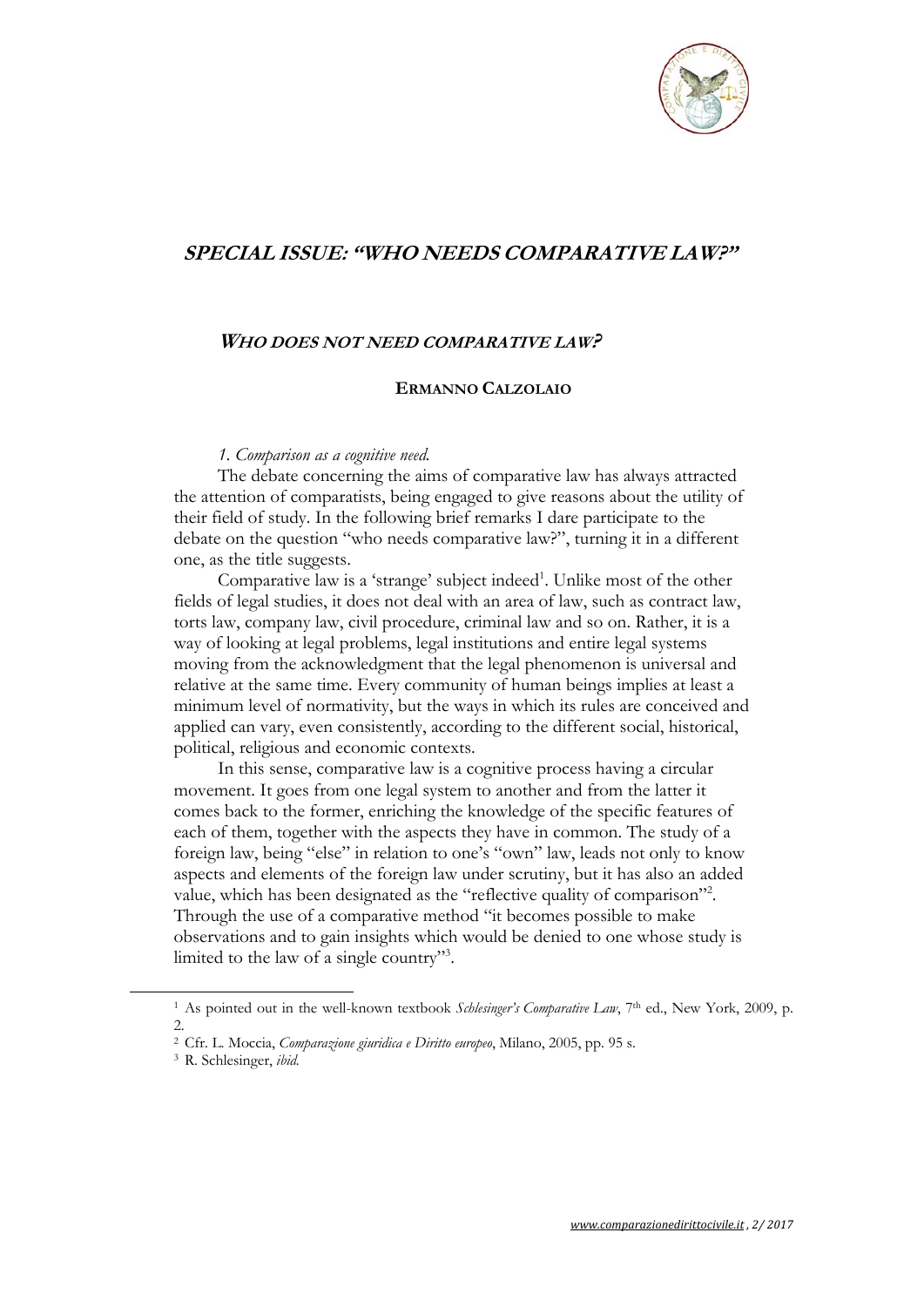

Recurring to the punchy words of the outstanding Italian comparatist Gino Gorla, "an 'individual' does not exist without the 'other'"4 . This is a crucial remark, because it suggests to broaden the perspective far beyond the field of law.

Without any pretention to give an exhaustive account, nevertheless it is useful to evoke here some reflections showing that in every field of knowledge the cognitive need of comparison does emerge.

To begin, we can move from the studies carried on multiculturalism by the contemporary philosopher Charles Taylor, according to whom it is essential to "take into account a crucial feature of the human condition that has been rendered almost invisible by the overwhelmingly monological bent of mainstream modern philosophy. *This crucial feature of human life is its fundamentally*  dialogical character<sup>15</sup>. He continues: "we define our identity always in dialogue with, sometimes in struggle against, the things our significant others want to see in us. […] My discovering my own identity doesn't mean that I work it out in isolation, but that I negotiate it through dialogue, partly overt, partly internal, with others. That is why the development of an ideal of inwardly generated identity gives a new importance to recognition. *My own identity crucially depends on my dialogical relations with others*"6 .

Even if from a different perspective, the same point is illuminated by Paul Ricoeur in his fundamental work "Soi-même comme un autre"<sup>7</sup>. As the Author points out, the title itself evokes an alterity being constitutive of the "ipseity", in the sense that what constitutes fundamentally the being of man is not the presence of an invariable nucleus of personality but, on the contrary, the relations that he/she is able to establish with the world and the others, defining him/her in return. Therefore, the notion of "ipseity" identifies the reflexive character of the being of man.

A converging angle of view is expressed by Jurgen Habermas, when he remembers that persons can only be individuated passing through processes of socialization, so that the integrity of a single person can be enforced if an access to interpersonal relationships and to cultural traditions is guaranteed, because this is necessary in order to preserve his/her own identity<sup>8</sup>.

For his part, with a special regard to the European context, Zygmunt Bauman observed, recalling the reflections of Hans-Georg Gadamer, that the outstanding merit of Europe has been its ability to live with the other, as "the

<sup>4</sup> G. Gorla, voce *Diritto comparato*, in *Enc. Dir.*, vol. XII, Milano, 1963, p. 928. 5 C. Taylor, *The Politics of Recognition*, in A. Gutmann (ed.), *Multiculturalism: Examining the Politics of*  Recognition, Princeton, 1992, pp. 25 ss., at p. 32 (emphasis added).<br>
<sup>6</sup> Ivi, p. 33 f. (emphasis added).<br>
<sup>7</sup> P. Ricoeur, *Soi-même comme un autre*, Paris, 1990, esp. p. 78 ff.<br>
<sup>8</sup> J. Habermas, *L'inclusione dell'altro.*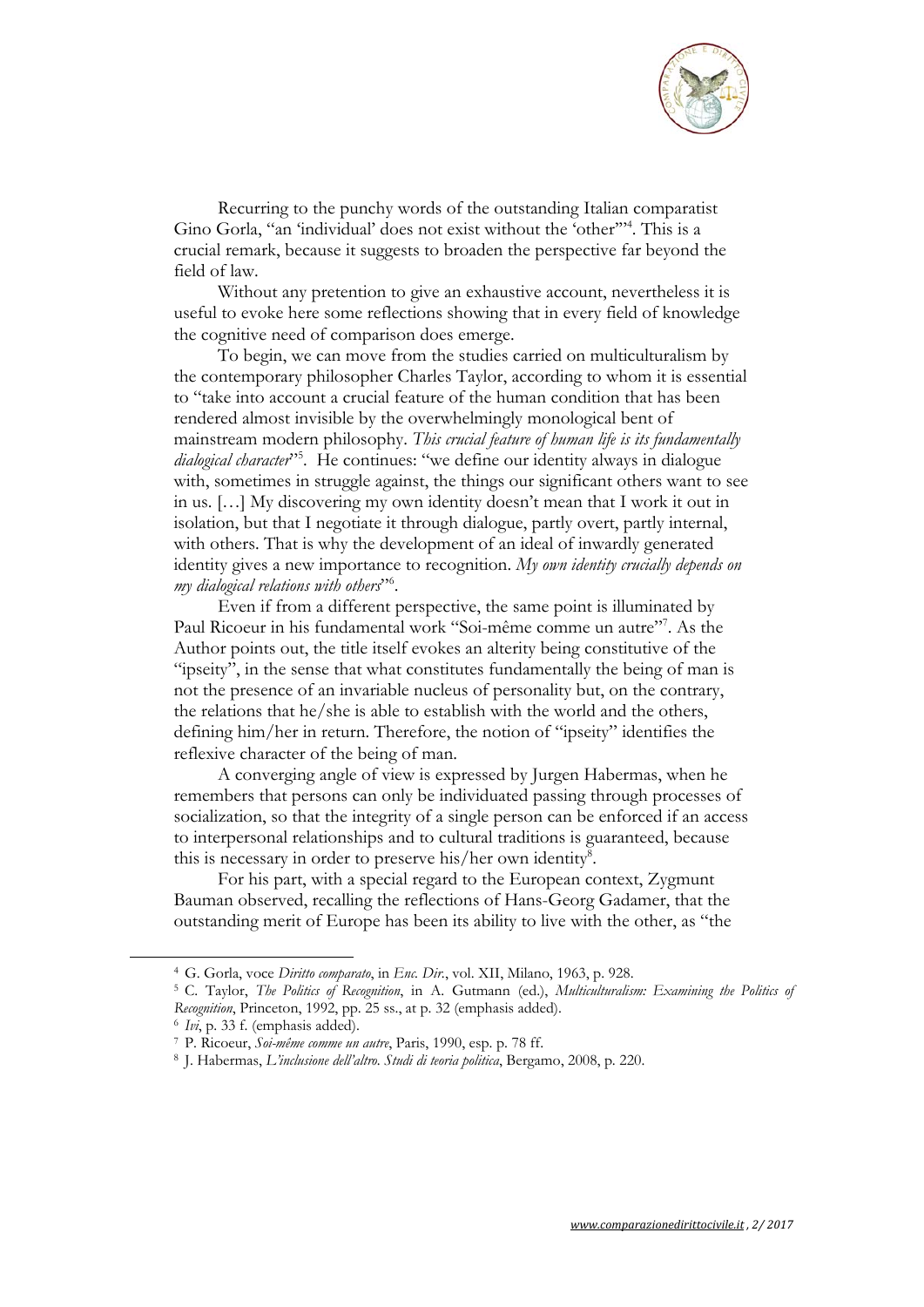

other of the other"<sup>9</sup>. Europe has been able to learn the art of living together, overcoming differences and alterities<sup>10</sup>.

Of course, these references would demand a much deeper and accurate account than it is possible in the context of our brief remarks. Yet, they seem sufficient to fix a substantial issue: in order to understand oneself it is inevitable to meet someone 'else'. In every field of knowledge, comparison has precisely the aim to develop tools and methods in order "to put oneself in perspective"<sup>11</sup>. Law does not escape to this cognitive remark. If the 'else' is unavoidable, is it possible to do without comparison in the legal field?

#### *2. The theory of legal systems under challenge.*

In the twentieth century, moving from the assumption that it is "superficial and false" to conceive law simply as a set of norms in force in each state, comparative scholars noticed that each legal system uses a specific vocabulary, it regroups its rules in specific categories, it is linked to a particular conception of the social order. "Difference" in law has to do with all this and therefore it cannot be reduced to the variety of legal rules in force in a given territorial ambit<sup>12</sup>.

The theory of legal systems (or legal traditions) has been shaped in response to the need of studying law as a phenomenon which varies in time and in space. The attempt was directed to develop a set of criteria in order to define the identity of a legal system or of a group of legal systems (a legal style), in relation to some durable elements characterizing a legal experience, beyond the differences existing in the national legal orders.

Many classifications of legal systems have been suggested. Each one is relative, rough and approximate, so it has to be taken cautiously, avoiding the risk to consider it as having more than a descriptive and didactical value. With this caution, one should not underestimate the merits of the theory of legal systems. It played a decisive role against the self-referentiality of the legal discourse, accentuated by the trend of legal positivism and of its dogmas, with the result of enclosing the role of jurists in a sometimes sterile exercise of analysis and application of legal rules enacted by the legislature of each country. The consequences of this approach have not completely disappeared and still now, especially in the civil law countries, it is not infrequent to take for granted that law is to be identified with the rules enacted by the legislature.

<sup>9</sup> Z. Bauman, *L'Europa è un'avventura*, Roma-Bari, 2012, p. 9. 10 *Ivi*, p. 151. 11 As observed by M. Detienne, *Comparer l'incomparable*, Paris, 2000: « comparer, c'est d'abord mettre en perspective, et il faut y insister, qu'on me le pardonne, en se mettant soi-meme en perspective » (p. 111).<br><sup>12</sup> See R. David, I grandi sistemi giuridici contemporanei, trad. it a cura di R. Sacco, Padova, 2004, p. 16.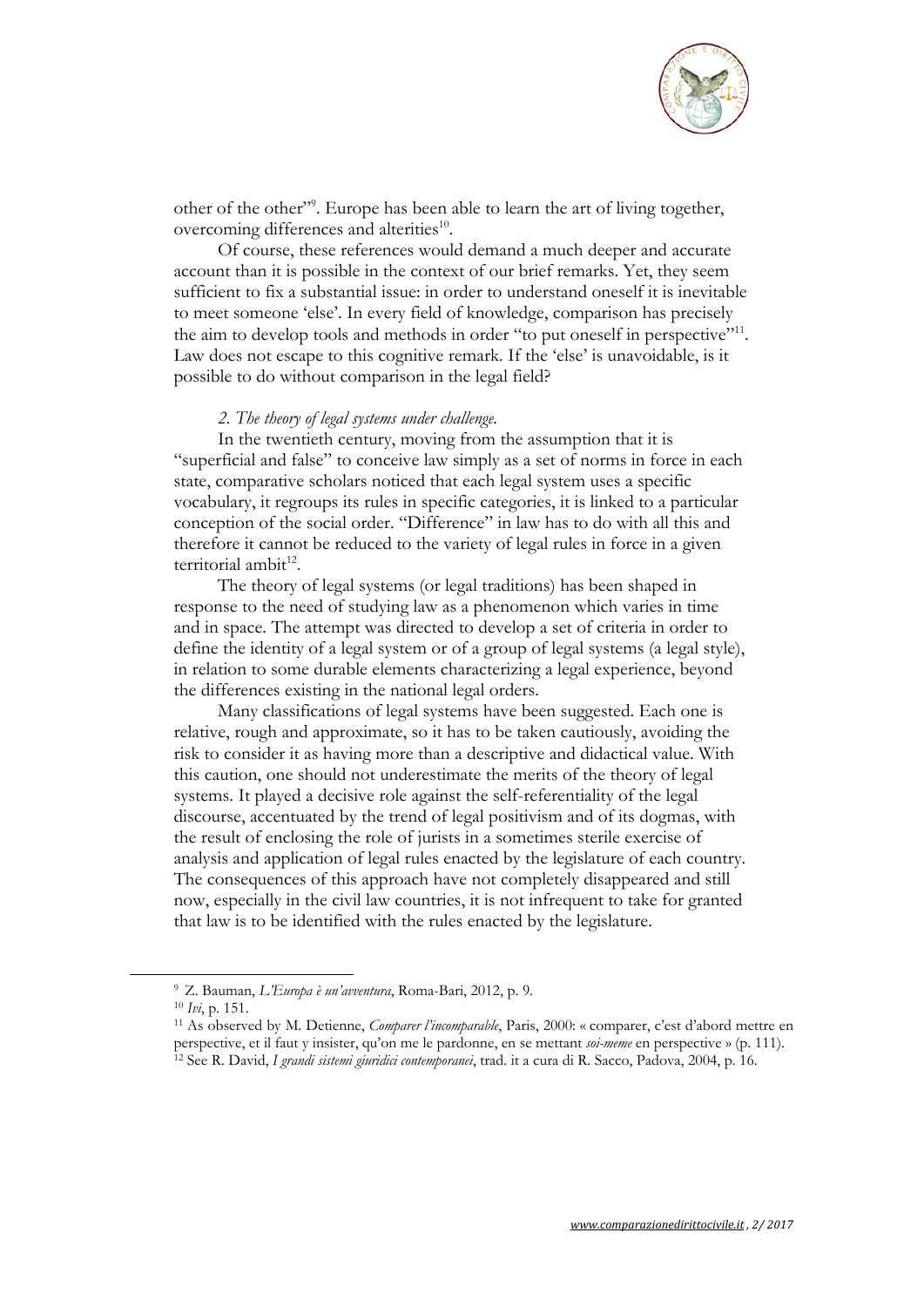

Nowadays, we are living in a period characterized by new phenomena, more and more complex, such as globalization and, at the European level, supranational integration. National borders and distinctions seem to vanish, altogether with the certainties and the categories which were to the base of the modern idea of state. The differences between legal systems or traditions become more and more elusive, to the point that they seem to be evanescent.

Due to the ongoing reciprocal contaminations and the fast changes characterizing our contemporary age, it is now clear that it is not possible nor useful to split the world in well-defined and static legal families. Does this mean that the theory of legal systems is definitively outdated? More radically: has comparative law a role to play at the present time?

#### *3. Towards a new methodologic and conceptual perspective.*

The hard questions suggested above cannot be answered in abstract and general terms. Yet, they are a challenge to be faced.

As a starting point, in order to put oneself on the trail of possible answers, suffice is to move from one's personal experience. When we discuss with jurists coming from other countries, it's easy to realize that different perceptions of law, of legal institutions and of legal concepts do continue to emerge even nowadays. Words such as "constitution", "judge", "contract", "property" almost automatically identify a content, an idea, a figure in the mind of every jurist, which can evoke a very different meaning in the mind of a jurist coming from another legal tradition.

This elementary remark shows that our epoch of changes (or, rather, a change of epoch) is characterized by contradictory phenomena being difficult to interpret and to understand. Only to give a simple example, globalization is often faced with resurgent nationalisms and localisms, so that it seems inaccurate to deny the complexity of our contemporary society. As it has been rightly observed: "Behind an apparent trend to homogenization of world cultures, that brings out new macro identities, such as the one of global consumers, counter dynamics are set in motion that lead, not without tension, to the emergence, consolidation or reformulation of specific cultural and ethical values common to the various cultural areas. Increased mobility coupled in particular with migration flows have brought others very close to us. These 'others' no longer live in some distant country, but right in our own town or neighbourhood"<sup>13</sup>.

Comparative scholars need to consider the new context where they are called to live and work. It has been described as follows: "at the beginning of

<sup>13</sup> L. Moccia, *Education to 'Inter-Cultural Citizenship:' A European Perspective to Global Citizenship*, in *La cittadinanza europea*, 2014, p. 161.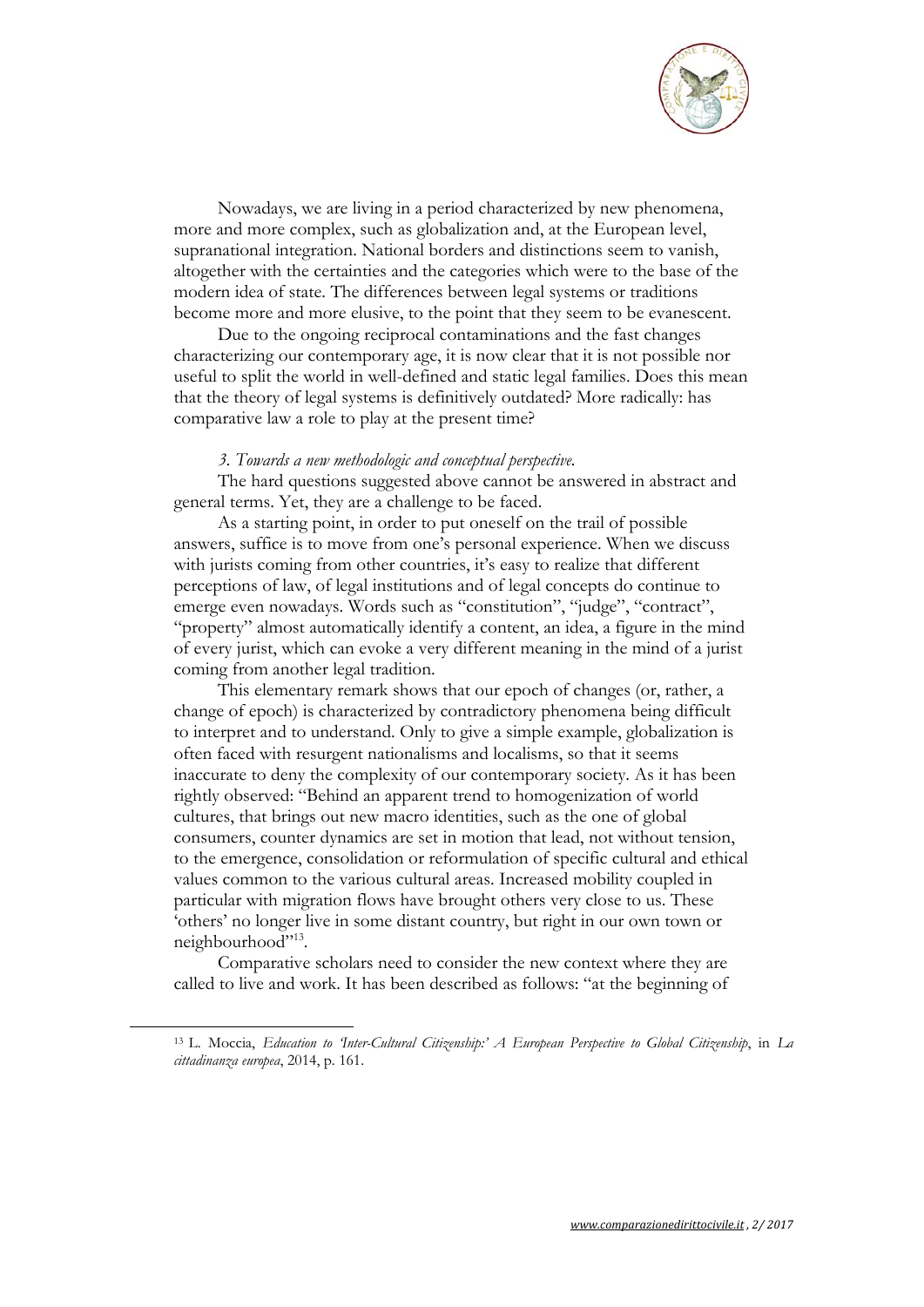

the 21st century the conditio humana cannot be understood nationally or locally but only globally. 'Globalization' is a non-linear, dialectic process in which the global and the local do not exist as cultural polarities but as combined and mutually implicating principles. These processes involve not only interconnections across boundaries, but transform the quality of the social and the political inside nation-state societies. This is what I define as 'cosmopolitanization': cosmopolitanization means internal globalization, globalization from within the national societies. This transforms everyday consciousness and identities significantly"14.

The cosmopolitism which characterises our contemporary society suggests a critical reflection about the traditional way of considering diversity in terms of geographic opposition. Roughly speaking, we could say that the theory of legal systems was built on the assumption that the "other" was necessary to understand one's legal system and law in general, but it was essentially "outside". Nowadays, on the contrary, the "other" is "inside": it's common experience that the "others" are often our neighbours. So, diversity and difference are a fact to face with methods being compatible with this new scenario. Not by chance, also legal historians seem to be more aware of what is at stake, recurring to the concept of "entenglements" and preaching the need to stop to project "our own categories and concepts on to realities different from the ones these categories and concepts have emerged from"15.

To this respect, it's worth remembering that within the western legal culture generations of comparative scholars stressed the dichotomy between the civil law and the common law traditions, describing it in terms of a territorial opposition. Now, this common view needs to be reassessed. Indeed, the study of the two traditions leads to notice some common problems, such as the relations between law and society, society and state, legislative power and judicial power, authority of public powers and individual rights and freedom, law and procedure, techniques of interpretation and of legal reasoning, the role of precedent, the organization of legal professions and of the judiciary. All these aspects can be no longer studied only in connection with a territorial dimension of the borders of the legal globe. On the contrary, their comparative study needs to abandon a schematic approach in favour of an attempt to look at the relevant issues as an expression of a way of being of law as a form of rationality, which can be recognized in relation to specific territorial scopes, but

<sup>&</sup>lt;sup>14</sup> U. Beck, *The Cosmopolitan Society and its Enemies*, in *Theory*, *Culture & Society*, 2002, pp. 17 ss., at p. 17.<br><sup>15</sup> T. Duve, *Entanglements in Legal History. Introductory Remarks*, in T. Duve (ed.), *Entanglements History: Conceptual Approaches*, Frankfurt am Main, 2014, p. 3, at p. 7.